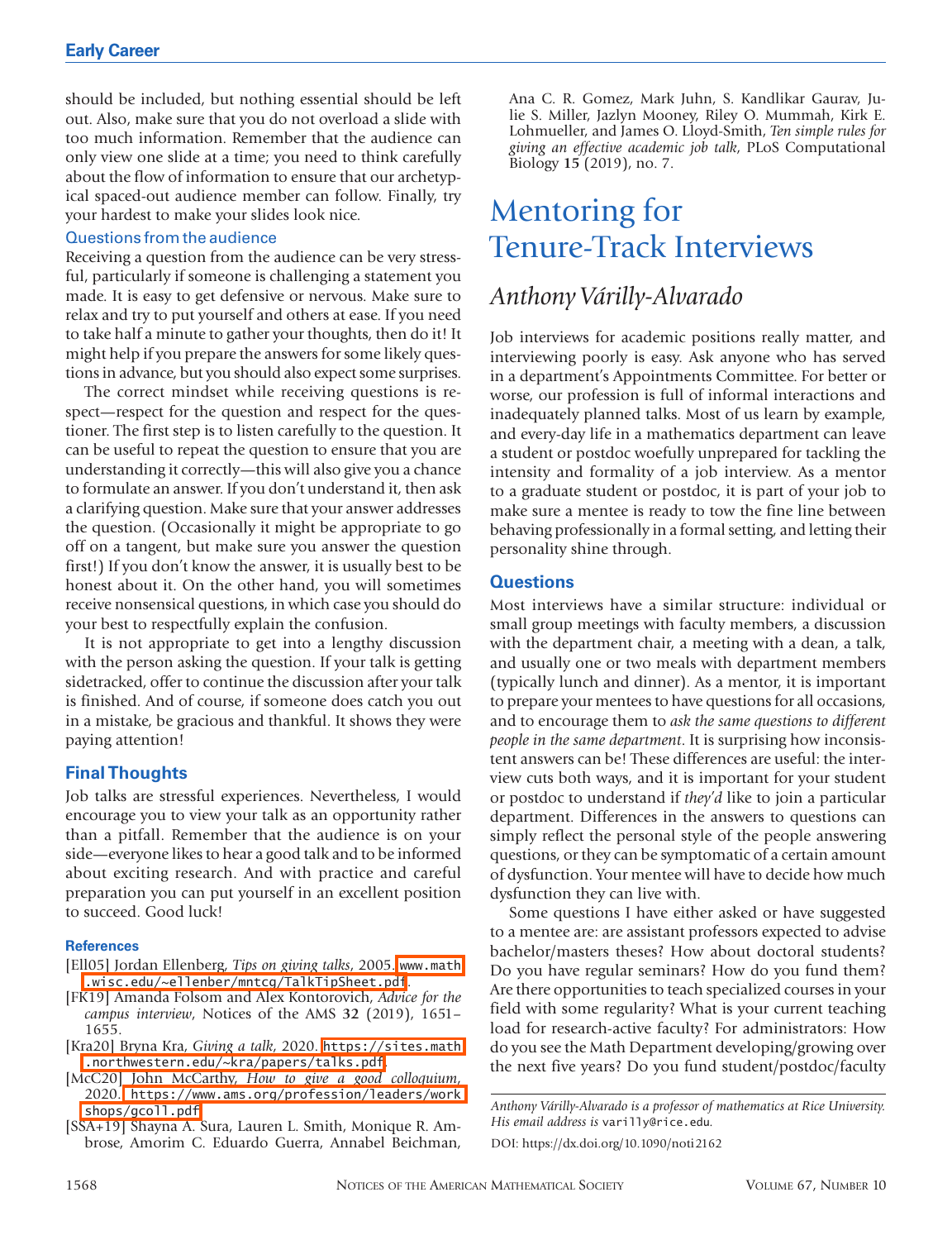travel if necessary? Are there dedicated funds to broadly support intellectual activity in the department? What steps towards developing an inclusive faculty have you and the department taken in the last decade? How do you expect to help the department sustain its current undergraduate/ graduate program?

Questions go both ways. Your mentee will be expected to answer some as well. Encourage your mentee to look up the work of people who are natural points of mathematical contact in the department where the person is going to interview, and be prepared to engage in mathematical discussions with these people. It's surprising how often there are at least tenuous connections with what your mentee does. This can help both your mentee and the interviewing department assess mathematical fit. Fit can go in many directions: large departments look to have clusters of mathematicians with vibrant intellectual atmospheres. Small departments often prize span. The same candidate can be a great fit at two different departments for opposite reasons. Help your mentee figure out what kind of atmosphere would be best for *them*.

Doing a practice "meeting with a faculty member" with a mentee can help, because sometimes these meetings are very intense. A candidate might be grilled at the board. Not in a qualifying-exam kind of way, but in a way that probes a candidate's vision for the future of their field, and how their research fits into said field and moves said future forward. These meetings are more fun than they sound, as a candidate is really in the driver's seat most of the time. A practice session with your mentee, while likely stressful for both of you, can help them cope later with the natural initial anxiety these meetings bring.

#### **The Talk**

A job interview talk is neither a seminar talk nor a conference talk. And although it is usually scheduled during a department colloquium slot, a job talk is not a colloquium talk. A job talk is a story, your mentee is the heroine, their main theorem is the central plot. In general, mathematicians err on the side of modesty in talks, spending a lot of time describing past work on a subject, often at the expense of explaining their own work due to poor time management. Your mentee has a Herculean task that doesn't match the average template of many talks they have been to or given before: they must keep much of the talk truly accessible to an audience with wildly different backgrounds, explain the landscape their work fits into (wherein all due deference to the historical record can be detailed), and convince the audience that their work represents a significant contribution to knowledge, worthy enough for an appointment that could turn into a 40-year connection to a department. At many institutions, the talk is also a way for the faculty to get an idea of how your mentee might be as a teacher. Bad teaching sinks all but the strongest of researchers at a faculty meeting to pick out an offer.

It is therefore imperative to have your mentee practice the talk in front of you. More than once. I find it helpful to invite graduate students, other postdocs, and mathematicians in your department well outside your field as audience members. After a practice talk, the post-mortem takes place in two phases. I first invite audience members, but not the speaker, to tell me their frank assessment of the talk in my office. In the second phase, I talk to the speaker alone, and I try to channel the feedback from the first phase, as well as my own, in a constructive way. Without wanting to, I have brought people to tears. Whether this happens or not, it is paramount to explain to a mentee that they have not let you down, that the point of the conversation is improvement. Mentees spend substantial amounts of time preparing a talk, even a practice talk. They are terrified of letting you down. Recognize this effort, and help a mentee channel their energy in future efforts, in a way that respects their mathematical personality.

To beamer or not to beamer? There is no cookie-cutter answer. You know your mentee; play to their strengths. Some mentees can turn a board into a stunning tapestry, sweeping up the audience with their story-telling. Some do much better with carefully crafted slides. *Importantly: slides do not have to stand alone.* They are a prop, meant to help the audience follow the thread of the story our heroine is telling. The center of the talk should be the speaker, not the slides. To orient this center, there should be *very few words or symbols* in a slide, and each slide should be available for a long time. As a rule of thumb, there should be at most one slide for every two minutes of the talk.

Your own department likely hires in some regular way. Encourage your students and postdocs to attend job talks! Every year, when I send out an announcement for a job talk, I include the following paragraph in my email: "Graduate students: please remember that attendance to these lectures is expected. Please observe them carefully, and engage in discussions of them with fellow students and faculty members (including postdocs!) when they are over. These are real life examples of a situation you may find yourselves in one day. Learning early on what works and what doesn't in these talks is a crucial part of your career development."

#### **Social Aspects**

*Dinner.* Interviews are very tiring: each one lasts 11–14 hours. A candidate is in the spotlight the whole time. Even at dinner. *Especially at dinner.* I encourage students and postdocs to be themselves, and let people see them for who they are, defects and all. A department wants to know what they are getting into if they hire them. That being said, I encourage mentees to be polite and not bad-mouth people or other departments.

*Prepare to be shocked.* Perhaps due to the informality of our profession, it is not uncommon for a candidate to be asked questions that are *not OK*, and can border on illegal, e.g., are you married? Do you have kids? What does your